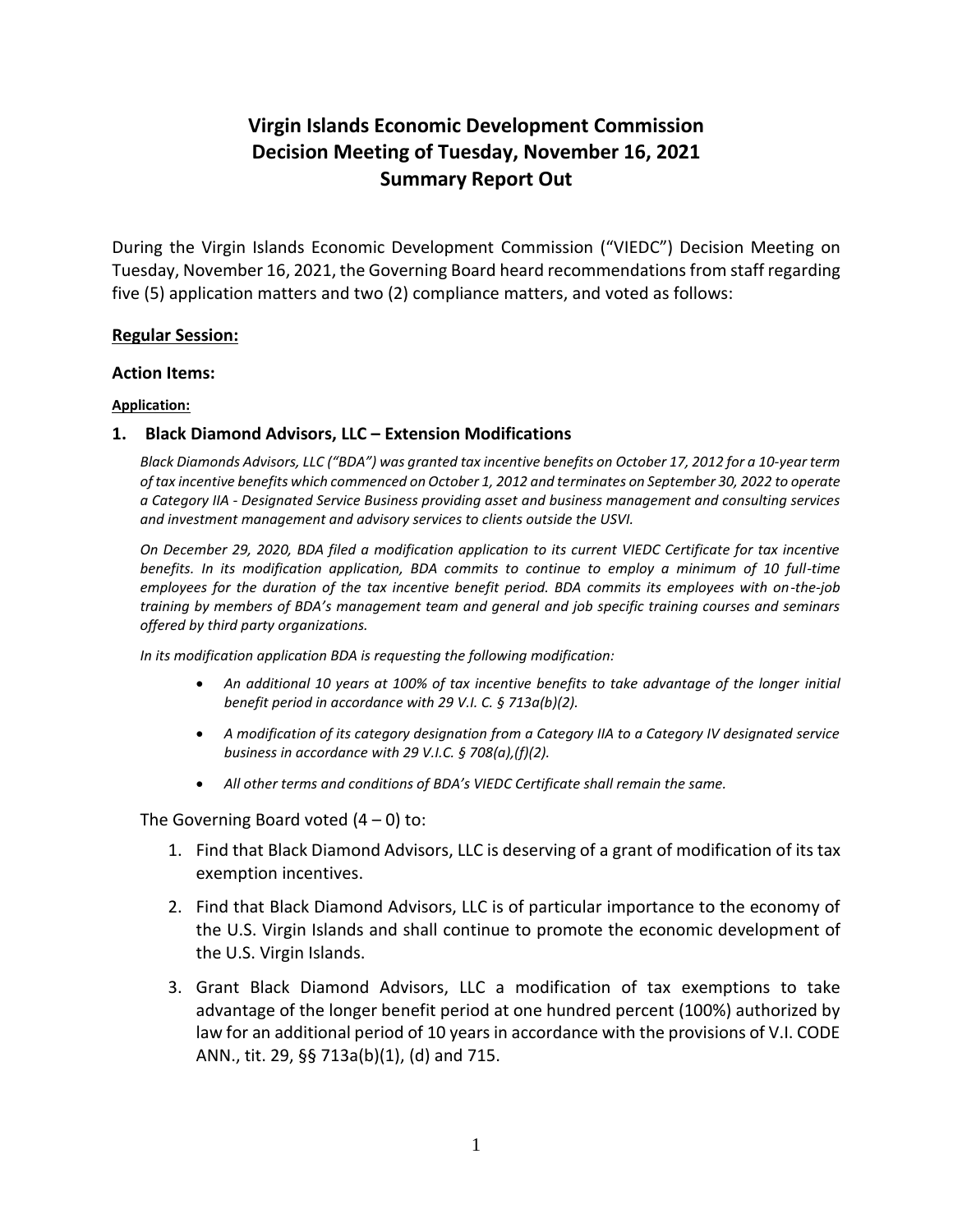- 4. Modify Black Diamond Advisors, LLC's category designation from Category IIA Designated Service Business to a Category IV – Designated Service Business in accordance with. 29 V.I.C. § 708(a), (f)(2).
- 5. Require Black Diamond Advisors, LLC's VIEDC Certificate shall commence consecutively from the expiration of its prior tax incentive period.

## **2. Black Diamond Holdings, LLC – Extension Modifications**

*Black Diamonds Holdings, LLC ("BDH") was granted tax incentive benefits on October 17, 2012 for a 10-year term of tax incentive benefits which commenced on October 1, 2012 and terminates on September 30, 2022 to conduct the operation of a Category IIA - Designated Service Business conducting an alternative asset management business and taking over a significant portion of the operations of its stateside counterpart and subsidiaries.*

*On December 29, 2020, BDH filed a modification application to its current VIEDC Certificate for tax incentive benefits. In its modification application, BDH commits to continue to employ a minimum of 10 full-time employees for the duration of the tax incentive benefit period. BDA commits its employees with on-the-job training by members of BDH's management team and general and job specific training courses and seminars offered by third party organizations.* 

*In its modification application BDH is requesting the following modification:* 

- *An additional 10 years at 100% of tax incentive benefits to take advantage of the longer initial benefit period in accordance with 29 V.I. C. § 713a(b)(2).*
- *A modification of its category designation from a Category IIA to a Category IV designated service business in accordance with 29 V.I.C. § 708(a),(f)(2).*
- **•** All other terms and conditions of BDH<sup>'</sup>s VIEDC Certificate shall remain the same.

- 1. Find that Black Diamonds Holdings, LLC is deserving of a grant of modification of its tax exemption incentives.
- 2. Find that Black Diamonds Holdings, LLC is of particular importance to the economy of the U.S. Virgin Islands and shall continue to promote the economic development of the U.S. Virgin Islands.
- 3. Grant Black Diamonds Holdings, LLC a modification of tax incentives to take advantage of the longer benefit period at one hundred percent (100%) authorized by law for an additional period of 10 years in accordance with the provisions of V.I. CODE ANN., tit. 29, §§ 713a(b)(1), (d) and 715.
- 4. Modify Black Diamonds Holdings, LLC's category designation from Category IIA Designated Service Business to a Category IV – Designated Service Business in accordance with. 29 V.I.C. § 708(a), (f)(2).
- 5. Require Black Diamonds Holdings, LLC's VIEDC Certificate shall commence consecutively from the expiration of its prior tax incentive period.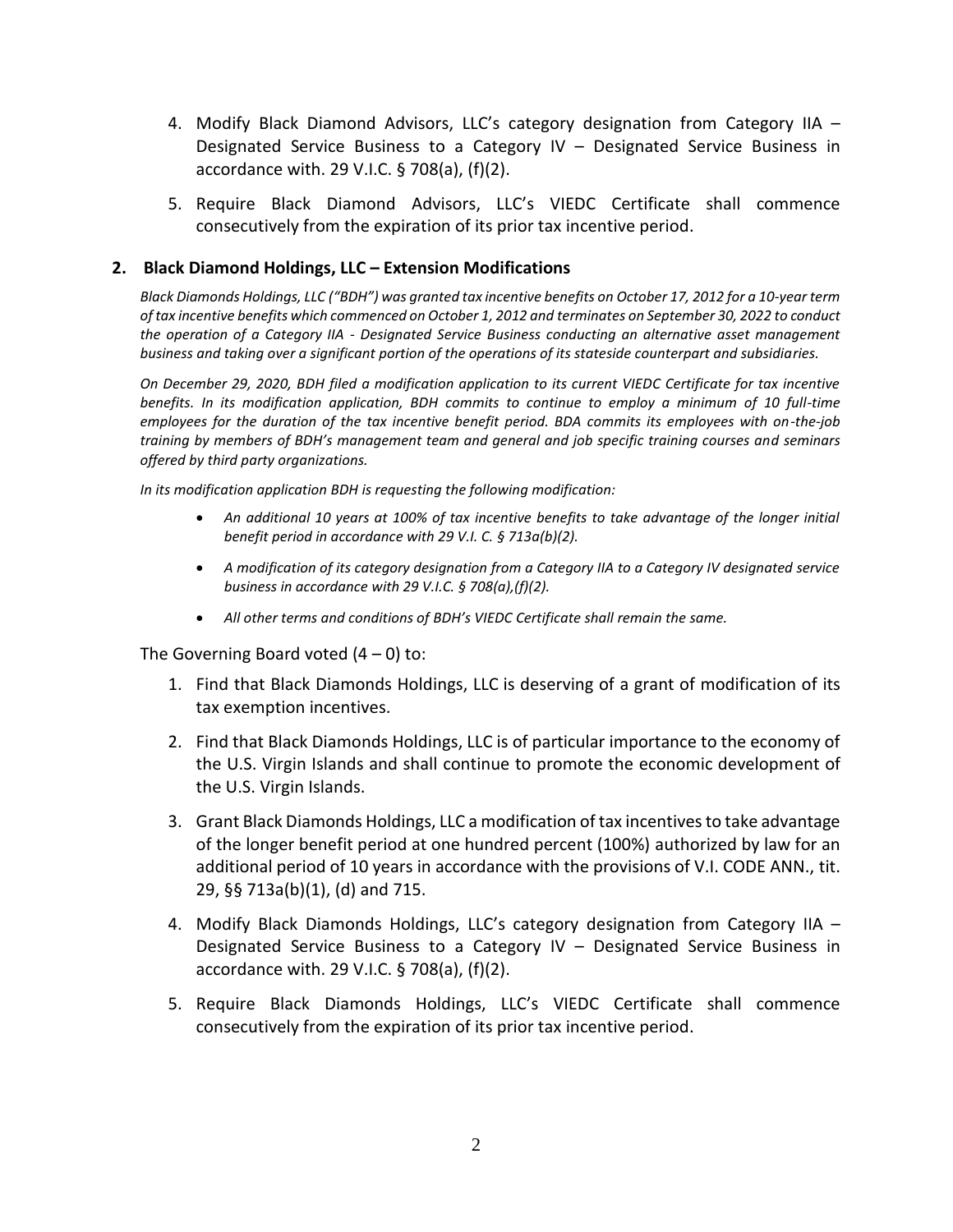## **3. Centripetal VI, LLLP – New Application**

*On August 4, 2021, Centripetal VI, LLLP ("Centripetal") filed an application with the Virgin Islands Economic Development Commission ("VIEDC") for tax incentive benefits. Centripetal seeks VIEDC tax incentive benefits as a Category II – Manufacturing Company and also to own and operate a Category IV – Designated Service Business developing, manufacturing and offering technical support for state-of-the-art cyber security solutions for customers across the globe.* 

*Centripetal commits to employ a minimum of five (5) full time employees within one (1) year from the date the Chairman signs the Certificate; eight (8) full time employees by the end of the 2nd year; and 10 full time employees by the end of the 3rd year of tax incentives with the exception of the two (2) principals. Centripetal states it will invest a minimum capital investment of Three Hundred Seventy Thousand Dollars (\$370,000.00) in the benefitted business commencing within the first year of tax incentives and completed one (1) year thereafter. Centripetal will be located on the island of St. Croix.*

The Governing Board voted  $(4 - 0)$  to:

- 1. Find that Centripetal VI, LLLP is deserving of a grant of tax exemption incentives.
- 2. Grant Centripetal VI, LLLP be granted tax exemptions at one hundred percent (100%) of the incentives authorized by law for a period of 30 years in accordance with the provisions of V.I. CODE ANN., tit 29, chapter 12.
- 3. Grant Centripetal VI, LLLP an extension of time to satisfy the minimum full-time employment requirement as follows:

Applicant/Beneficiary shall employ a minimum of five (5) full-time employees within one (1) year from the date the Chairman signs the Certificate; an additional three (3) full-time employees by the end of the second year from the date the Chairman signs the Certificate; and an additional two (2) full-time employees by the end of the third year from the date the Chairman signs the Certificate, for a total of 10 full-time employees, excluding owners.

# **4. GGM Group, LLC – New Application**

*Removed from agenda pending receipt of documents from applicant.*

## **5. Systilogic, LLC – New Application**

*On July 12, 2021, the Systilogic, LLC ("Systilogic") filed an application with the Virgin Islands Economic Development Commission ("VIEDC") for tax incentive benefits. Systilogic seeks VIEDC tax incentive benefits as a Category IV – Designated Service Business for business management and consulting services, business operations software and support services to clients, and its provision of ecommerce services, including without limitation clients within the ecommerce sector. In addition, Systilogic will engage in family office services. All of Systilogic's clients will be located outside the USVI. Systilogic's services may be provided through one or more wholly owned, disregarded subsidiaries.*

*Systilogic will employ a minimum of 10 full-time employees within three (3) years of the date that its Certificate is signed by the VIEDC Chairman, or within three (3) years of commencement of benefits, whichever is later. More specifically, Systilogic commits to employ a minimum of five (5) full-time employees, inclusive of two (2) owners within one (1) year of the date that its Certificate is signed by the VIEDC Chairman, or within one (1) year of commencement of benefits, whichever is later. Systilogic will employ an additional three (3) full-time, non-owner employees within two (2) years of the date that its Certificate is signed by the VIEDC Chairman, or within two (2*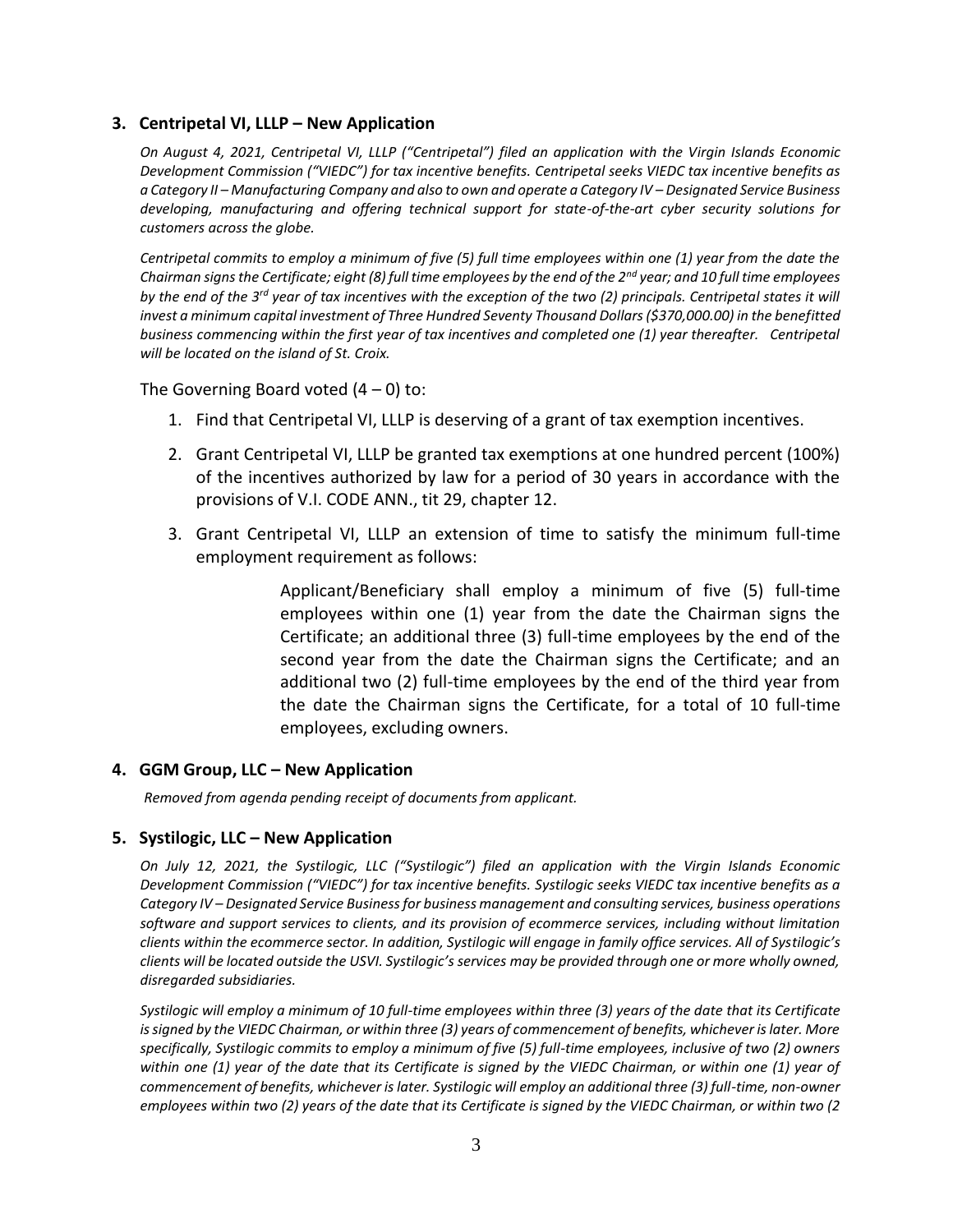*years of commencement of benefits, whichever is later. Lastly, Systilogic will employ an additional two (2) fulltime, non-owner employees within three (3) years of the date that its Certificate is signed by the VIEDC Chairman, or within three (3) years of commencement of benefits, whichever is later. Systilogic also commits to make a minimum capital investment of One Hundred Thousand U.S. Dollars (\$100,000) in capital investment in the benefited business ending within one (1) year from the date of commencement of benefits or one (1) year from the date the Chairman signs the Certificate, whichever is later. Systilogic will be located on the island of St. Croix.*

The Governing Board voted  $(4 - 0)$  to:

- 1. Find that Systilogic, LLC is deserving of a grant of tax exemption incentives.
- 2. Grant Systilogic, LLC tax exemption incentives at one hundred percent (100%) of the incentives authorized by law for a period of 30 years in accordance with the provisions of V.I. CODE ANN., tit. 29, chapter 12.
- 3. Grant Systilogic, LLC an extension of time to satisfy the minimum full-time employment requirement due to the progression of the COVID-19 pandemic and the need to adhere to safe practices and physical distancing protocols throughout the process of interviewing, hiring and training employees as follows:

Applicant/Beneficiary shall employ a minimum of four (4) full-time, nonowner employees within one year of commencement of benefits or one (1) year from the date the Chairman signs the Certificate, whichever is later; an additional three (3) full-time, non-owner employees shall be hired within two (2) years, with the remaining three (3) full-time employees to be employed within three (3) years, for a total of 10 full-time employees.

## **Compliance:**

# **1. CBI Acquisitions, LLC d/b/a Caneel Bay Resort – Extension of Suspension of Certificate of Tax Incentives**

*On July 24, 2017 CBI Acquisitions, LLC d/b/a Caneel Bay Resort ("CBI") was granted an extension/modification of its Virgin Islands Economic Development Authority ("VIEDC") tax incentive benefits. CBI was granted VIEDC tax incentives to conduct the business of operating a Category III - World Class Hotel/Resort on the island of St. John.*

*On December 16, 2020, CBI filed a petition requesting an extension of the suspension of CBI's benefits for a period of 18 months from December 31, 2020. CBI continues to work with the Department of the Interior for the negotiation of a new lease by which the company would continue to occupy the real estate. The parties recently announced that they have executed a letter of intent to move forward with negotiations "for a long-term lease for Caneel Bay, which is expected to be completed and executed sometime in 2021." Upon the successful negotiation of the lease, CBI will begin its effort to rebuild the resort.*

- 1. Grant and extension of CBI Acquisitions, LLC d/b/a Caneel Bay Resort's suspension effective January 1, 2021 to June 30, 2022.
- 2. Require CBI Acquisitions, LLC d/b/a Caneel Bay Resort to provide the current status of its negotiations of the Department of Interior and National Park Services regarding the extension of the Retained Use Estate within 10 days of receipt of the Board's decision;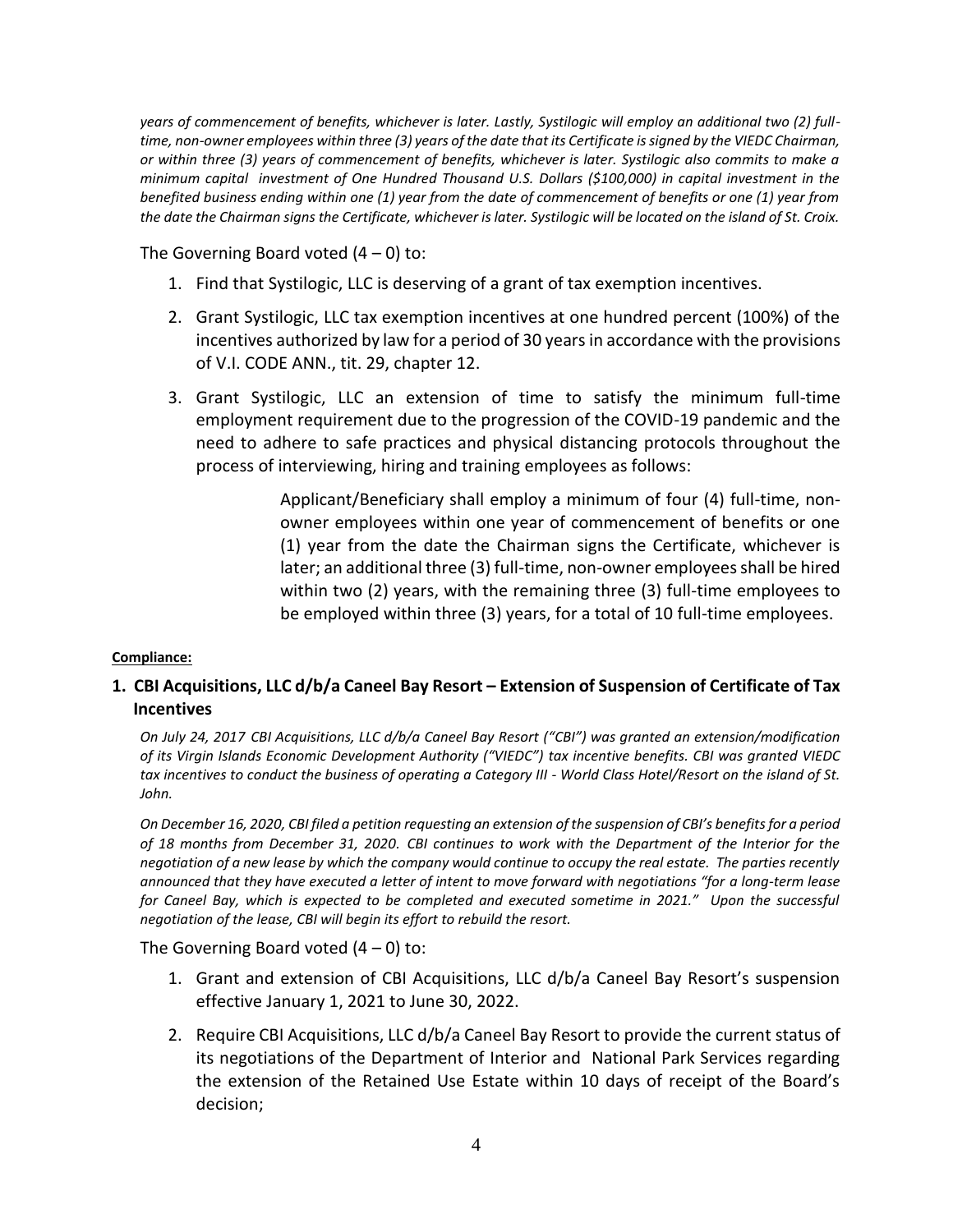- 3. Require CBI Acquisitions, LLC d/b/a Caneel Bay Resort to provide a status of its intention to re-open, continue its suspension, or terminate the Certificate of Tax Incentives within 30 days prior to expiration of the suspension of incentives.
- 4. Pursuant to V.I.R.R. 722-11, summarily revoke CBI Acquisitions, LLC d/b/a Caneel Bay Resort, Inc.'s VIEDC Certificate, should CBI Acquisitions, LLC d/b/a Caneel Bay Resort, Inc. not commence business operations on or before July 1, 2022.

# **2. Sugar Bay Club & Resort Corp. – Termination of Certificate of Tax Incentives**

*Sugar Bay Club & Resort Corp. ("Sugar Bay") was originally granted Virgin Islands Economic Development Authority ("VIEDC") tax incentive benefits on February 1, 2005. Sugar Bay was granted VIEDC tax incentives to own and operate a Category III - Hotel/Guesthouse Business and Other Ancillary Services connected to the hotel and resort. On May 11, 2006, Sugar Bay submitted and extension application was approved on November 5, 2010. On November 20, 2013, Sugar Bay submitted a second extension application that was denied on May 5, 2015. Sugar Bay then reapplied for an extension of the grant of VIEDC tax incentives on December 27, 2016. On or about June 8, 2018, Sugar Bay was approved for VIEDC tax incentive benefits commencing no earlier than January 1, 2015*

*On May 21, 2021, Sugar Bay filed a petition requesting a termination of its benefit period effective December 31, 2017.*

- 1. Acknowledge that Sugar Bay Club & Resort Corp.'s ability to comply with its VIEDC Certificate of Tax Incentives was impacted due to its cessation of business operations prior to the issuance of its First Modified and Second Extended Certificate following the adverse impacts of Hurricanes
- 2. Irma and Maria in 2017.
- 3. Forgive Sugar Bay Club & Resort Corp. for its late reporting and waive the total assessment of \$6,392.32 , due to a "force majeure," or the impact Sugar Bay Club & Resort Corp. sustained by 2017 hurricanes that destroyed its records.
- 4. Grant a voluntary termination of Sugar Bay Club & Resort Corp.'s VIEDC Certificate of Tax Incentives effective December 31, 2017, conditional on the following:
	- A. Require Sugar Bay Club & Resort Corp to satisfy its outstanding obligations with the respective government agencies including, but not limited to, the Virgin Islands Bureau of Internal Revenue, Office of the Lieutenant Governor - Division of Tax Assessor, Department of Labor Workman's Compensation Program, and Department of Planning and Natural Resources, and provide tax clearance letters and/or proof of payments within 10 days of the closing of the sale.
	- B. Require Sugar Bay Club & Resort Corp. to pay and provide proof of payment, within 10 days of the closing of the sale, totaling \$16,500.00 for the following requirements:
		- i. Standard Condition No. #1 the Virgin Islands Board of Education Territorial Scholarship Fund - \$9,000.00; and